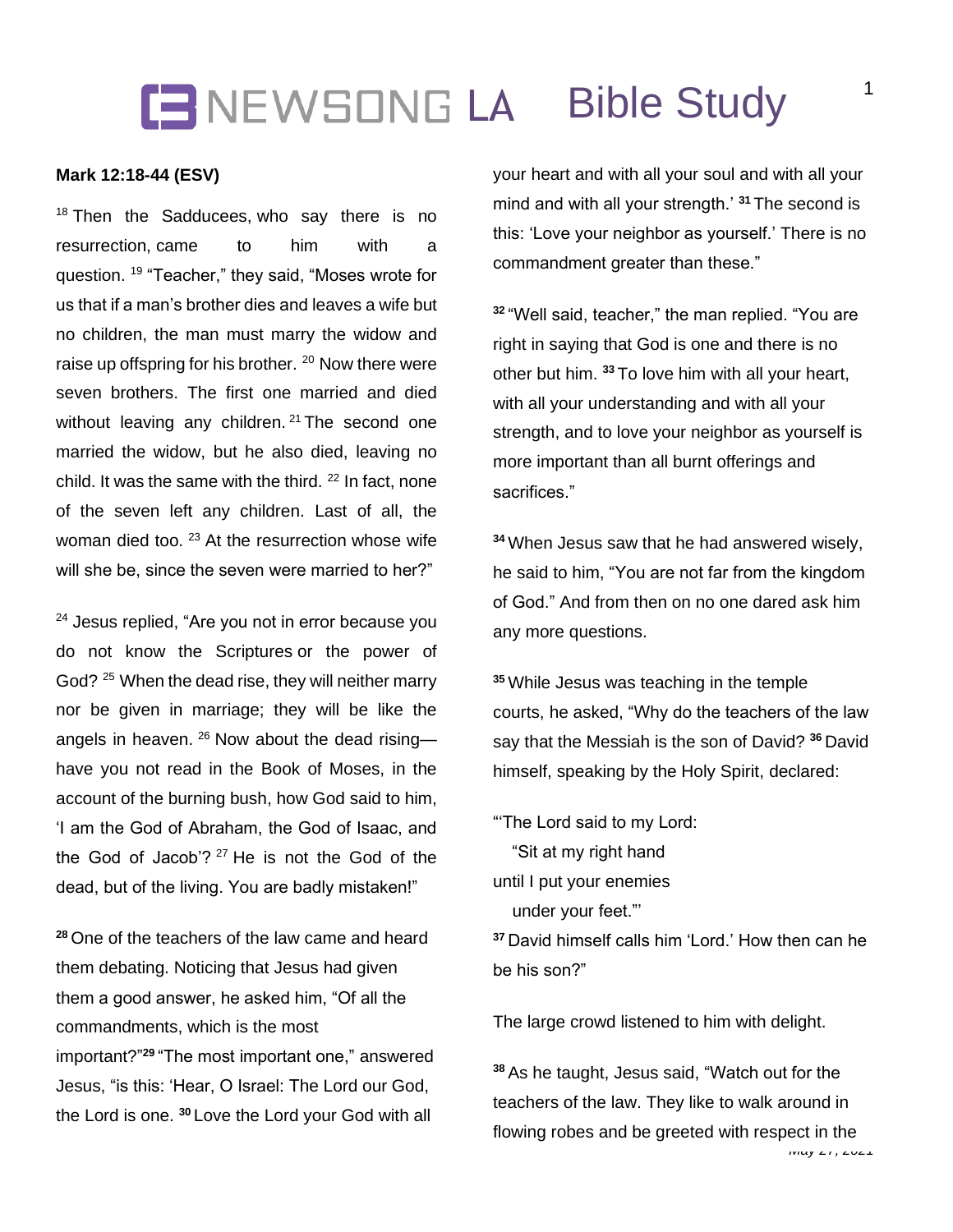# **CENEWSONG LA Bible Study**

marketplaces, **<sup>39</sup>** and have the most important seats in the synagogues and the places of honor at banquets. **<sup>40</sup>** They devour widows' houses and for a show make lengthy prayers. These men will be punished most severely."

**<sup>41</sup>** Jesus sat down opposite the place where the offerings were put and watched the crowd putting their money into the temple treasury. Many rich people threw in large amounts. **<sup>42</sup>** But a poor widow came and put in two very small copper coins, worth only a few cents.

**<sup>43</sup>** Calling his disciples to him, Jesus said, "Truly I tell you, this poor widow has put more into the treasury than all the others. **<sup>44</sup>** They all gave out of their wealth; but she, out of her poverty, put in everything—all she had to live on."

## **Opening Question**

Describe your favorite teaching or religious advice you have received. Why was it important to you?

### **Bible Study Questions**

#### **Context: Tracking Traps**

**(***Mark 3:1-6, 6:1-3, 8:1, 10:2-12, 11:27-33, 12:1-17)* \_\_\_\_\_\_\_\_\_\_\_\_\_\_\_\_\_\_\_\_\_\_\_\_\_\_\_\_\_\_\_\_\_\_\_\_\_\_\_\_

\_\_\_\_\_\_\_\_\_\_\_\_\_\_\_\_\_\_\_\_\_\_\_\_\_\_\_\_\_\_\_\_\_\_\_\_\_\_\_\_ \_\_\_\_\_\_\_\_\_\_\_\_\_\_\_\_\_\_\_\_\_\_\_\_\_\_\_\_\_\_\_\_\_\_\_\_\_\_\_\_

2. What was the motivation behind the Sadducees hypothetical to Jesus about marriage in the resurrection? Was there any biblical basis for their concern? (*Deut. 25:5-10, Ruth 4:10*)

\_\_\_\_\_\_\_\_\_\_\_\_\_\_\_\_\_\_\_\_\_\_\_\_\_\_\_\_\_\_\_\_\_\_\_\_\_\_\_\_

\_\_\_\_\_\_\_\_\_\_\_\_\_\_\_\_\_\_\_\_\_\_\_\_\_\_\_\_\_\_\_\_\_\_\_\_\_\_\_\_ \_\_\_\_\_\_\_\_\_\_\_\_\_\_\_\_\_\_\_\_\_\_\_\_\_\_\_\_\_\_\_\_\_\_\_\_\_\_\_\_

3. How does Jesus challenge the Sadducces belief system about life after death in verses 24-27? What does his answer reveal about how the Sadduccee's used their power over the common people? (*Exodus 3:1-6*)

\_\_\_\_\_\_\_\_\_\_\_\_\_\_\_\_\_\_\_\_\_\_\_\_\_\_\_\_\_\_\_\_\_\_\_\_\_\_\_\_ \_\_\_\_\_\_\_\_\_\_\_\_\_\_\_\_\_\_\_\_\_\_\_\_\_\_\_\_\_\_\_\_\_\_\_\_\_\_\_\_

\_\_\_\_\_\_\_\_\_\_\_\_\_\_\_\_\_\_\_\_\_\_\_\_\_\_\_\_\_\_\_\_\_\_\_\_\_\_\_\_ \_\_\_\_\_\_\_\_\_\_\_\_\_\_\_\_\_\_\_\_\_\_\_\_\_\_\_\_\_\_\_\_\_\_\_\_\_\_\_\_

4.What is your understanding of how many commandments were given to the Israelites by God? Why do you think the religious teacher wanted to know which commandment Jesus regarded as the greatest?

\_\_\_\_\_\_\_\_\_\_\_\_\_\_\_\_\_\_\_\_\_\_\_\_\_\_\_\_\_\_\_\_\_\_\_\_\_\_\_\_

\_\_\_\_\_\_\_\_\_\_\_\_\_\_\_\_\_\_\_\_\_\_\_\_\_\_\_\_\_\_\_\_\_\_\_\_\_\_\_\_ \_\_\_\_\_\_\_\_\_\_\_\_\_\_\_\_\_\_\_\_\_\_\_\_\_\_\_\_\_\_\_\_\_\_\_\_\_\_\_\_

5. Describe the religious teacher's response to Jesus in verse 32. Why was he pleased with Jesus' answer? (*Deut. 6:5-9, 11:13-21, Num. 15:37-41*)

\_\_\_\_\_\_\_\_\_\_\_\_\_\_\_\_\_\_\_\_\_\_\_\_\_\_\_\_\_\_\_\_\_\_\_\_\_\_\_\_ \_\_\_\_\_\_\_\_\_\_\_\_\_\_\_\_\_\_\_\_\_\_\_\_\_\_\_\_\_\_\_\_\_\_\_\_\_\_\_\_

\_\_\_\_\_\_\_\_\_\_\_\_\_\_\_\_\_\_\_\_\_\_\_\_\_\_\_\_\_\_\_\_\_\_\_\_\_\_\_\_

1. Who are the Sadducces? What was their belief system and how did it differ from the Pharisees? (*1 Chronicles 16:39, Acts 23:8*)

\_\_\_\_\_\_\_\_\_\_\_\_\_\_\_\_\_\_\_\_\_\_\_\_\_\_\_\_\_\_\_\_\_\_\_\_\_\_\_\_

\_\_\_\_\_\_\_\_\_\_\_\_\_\_\_\_\_\_\_\_\_\_\_\_\_\_\_\_\_\_\_\_\_\_\_\_\_\_\_\_

6. Why does Jesus tell the religious teacher that he was "not far from the Kingdom of God" in verses 28-34? How did the teacher's answer fall short?

\_\_\_\_\_\_\_\_\_\_\_\_\_\_\_\_\_\_\_\_\_\_\_\_\_\_\_\_\_\_\_\_\_\_\_\_\_\_\_\_ \_\_\_\_\_\_\_\_\_\_\_\_\_\_\_\_\_\_\_\_\_\_\_\_\_\_\_\_\_\_\_\_\_\_\_\_\_\_\_\_ \_\_\_\_\_\_\_\_\_\_\_\_\_\_\_\_\_\_\_\_\_\_\_\_\_\_\_\_\_\_\_\_\_\_\_\_\_\_\_\_